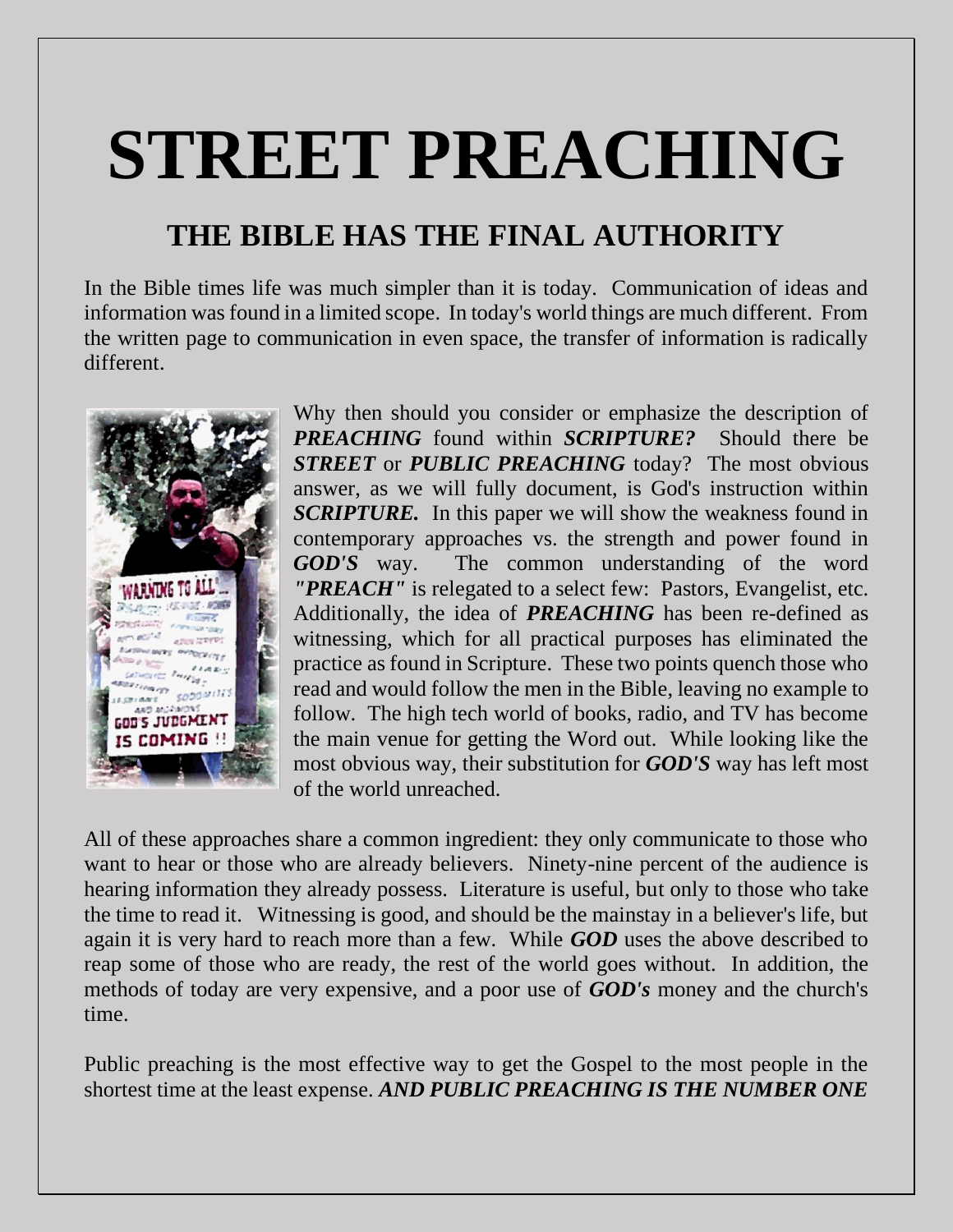*METHOD OF OUTREACH USED THROUGHOUT THE BIBLE, OLD TESTAMENT AND NEW TESTAMENT...*What then is *PREACHING?* According to Noah Webster, "Preach" comes from a Latin word meaning to "proclaim publicly...a sermon urging acceptance or abandonment of an idea or course of action, specifically in an earnestly tiresome and officious manner." "Officious" it seems is the key word in much of what is *BIBLICAL* preaching. The Prophets through *CHRIST* and the New Testament church told it like it was and paid the price for their boldness and "officious" manner; as it is defined: "volunteering one's services where they are not asked for or wanted; meddlesome and high-handed." We posses the truth and as such it requires such an approach.

As we have outlined, *PREACHING* today is narrowly defined and misunderstood to the exclusion of the above definition, and typically refers to invited people, invited speakers, and scheduled services. *BIBLICAL PREACHING*, however, conforms to the above definition, and is often to hostile crowds outside "religious" services, to those who would seek to even kill the messenger. With these things in mind, let us now explore the subject within *SCRIPTURE*.

## **THE OLD TESTAMENT**

The Old Testament is rich with accounts of public preaching.

*Proverbs 1:20-21 Wisdom crieth without; she uttereth her voice in the streets: She crieth in the chief place of concourse, in the openings of the gates: in the city she uttereth her words...*

 "*CRIETH"* means shouting out loud. "*WITHOUT"* means outside. "*CHIEF PLACE OF CONCOURSE"* means where the biggest crowds are.

*Proverbs 8:1-3 Doth not wisdom cry? and understanding put forth her voice? She standeth in the top of high places, by the way in the places of the paths. She crieth at the gates, at the entry of the city…*

Old Testament prophets often *PREACHED* at the Gates of the city. The gates were the busiest place in town. The cities in *BIBLE* times were surrounded by walls for protection, and all traffic in and out of the city went through the gate. It was the place to be to get a message to all visitors (Gen 19:1), as well as the citizens (going in and out to work in the fields), and the king and all dignitaries. All kinds of activity took place at the gates: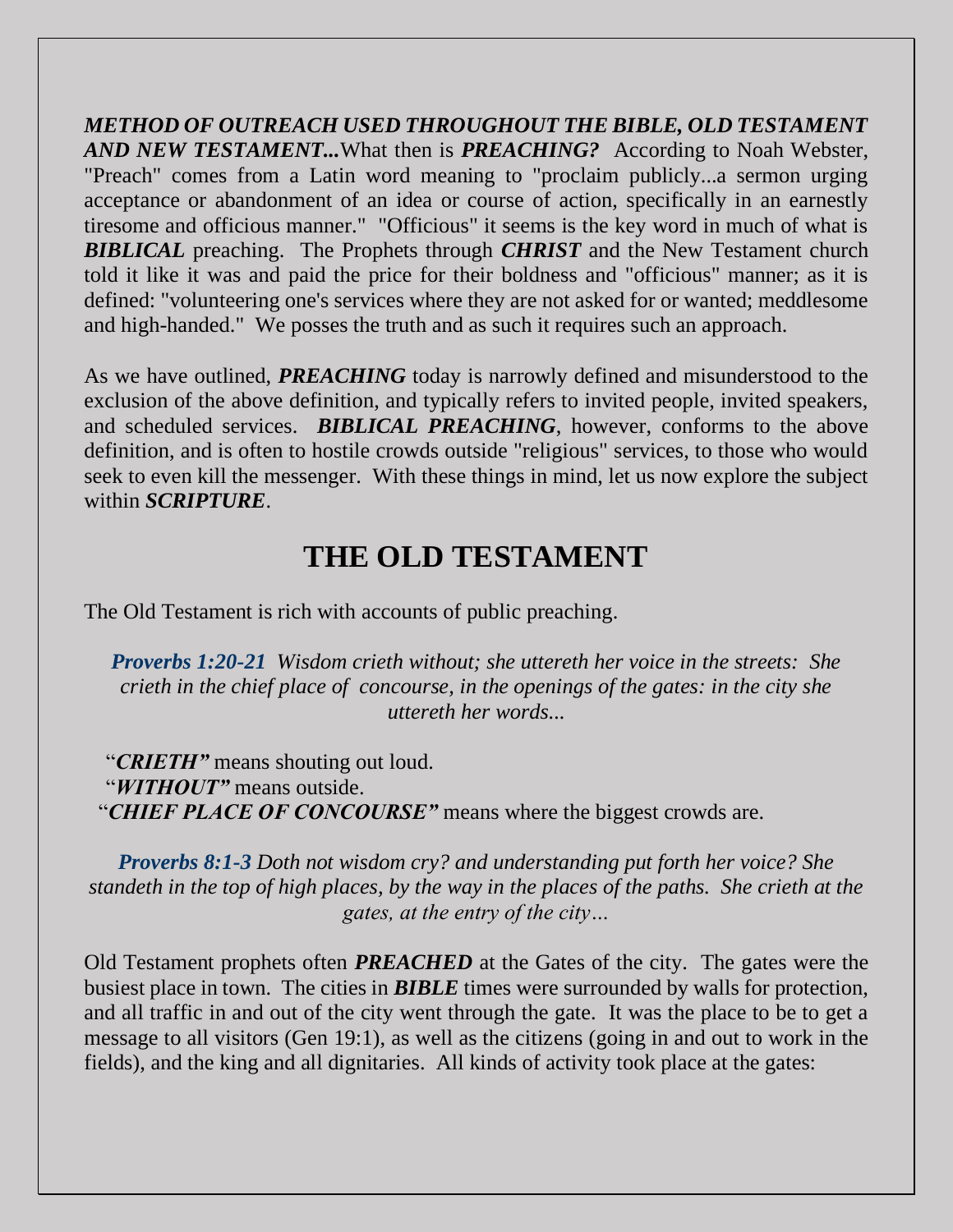**Business Transactions:** (Gen 23:10; 2 Kings 7:1) **Community Meetings/"City Hall":** (Gen 34:20; 2 Sam 19:8; Proverbs 31:23; Lam 5:14) **Legal Decisions/Court:** (Deut 22:15; 25:7; Ruth 4:1; 2 Sam 15:2; Amos 5:15; Zech 8:16) **Public Executions:** (Deut 22:24) **Public Mourning:** (2 Sam 18:33) **Daily Chores:** (2 Sam 23:15; 1 Kings 17:10) **Religious Meetings/Idolatry:** (1 Kings 22:10; 2 Kings 23:8; 2 Chron 18:9; Acts 14:13) **Beggars:** (Ps 69:12; Prov 22:22; Amos 5:12) **Wartime Negotiations:** (Isa 22:7; Jer 1:15)

These then are some of the things that took place at the gates. A man *PREACHING* at the gate would not only reach large crowds, but also have an impact on and a outreach to such varied arenas as: the business community, court decisions, idolatrous meetings, soldiers, government, etc.

*Amos 5:10 They hate him that rebuketh in the gate, and they abhor him that speaketh uprightly.*

#### Amos was a *STREET PREACHER!!!*

*Isaiah 29:21 That make a man an offender for a word,and lay a snare for him that reproveth in the gate, and turn aside the just for a thing of nought.*

#### Isaiah was a *STREET PREACHER!!!*

*Jeremiah 17:19 Thus said the LORD unto me; Go and stand in the gate of the children of the people, whereby the kings of Judah come in, and by the which they go out, and in all the gates of Jerusalem..*

*Jeremiah 7:1-2 The word that came to Jeremiah from the LORD, saying, Stand in the gate of the LORD'S house, and proclaim there this word, and say, Hear the word of the LORD, all ye of Judah, that enter in at these gates to worship the LORD.*

Jeremiah was a *STREET PREACHER!!!*

An interesting point about these men is that most of them spent most of their time not reaching those in other countries, or the most reprobate sinners, but God's "chosen people," who had the Bible, as they entered the house of God to worship the Lord!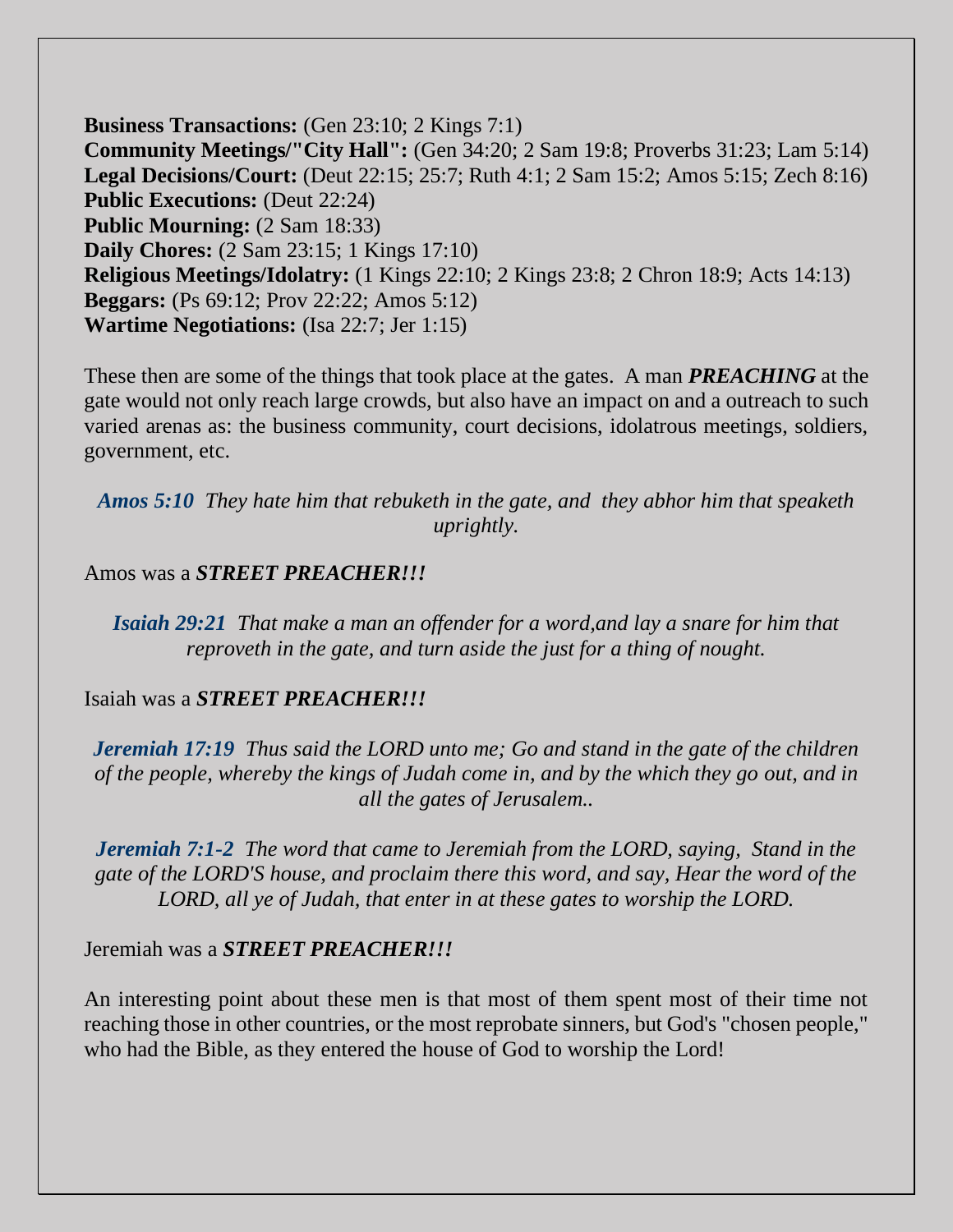*Jeremiah 22:1-2 Thus saith the LORD; Go down to the house of the king of Judah, and speak there this word, And say, Hear the word of the LORD, O king of Judah, that sittest upon the throne of David, thou, and thy servants, and thy people that enter in by these gates…*

*Jeremiah 36:10 Then read Baruch in the book the words of Jeremiah in the house of the LORD, in the chamber of Gemariah the son of Shaphan the scribe, in the higher court, at the entry of the new gate of the LORD'S house, in the ears of all the people.*

The *PROPHETS* of *GOD* in the Old Testament did not use "low-key," "subtle" (see Gen 3:1) approaches, such as literature tables, passing out tracts, invitations to religious meetings, traveling Gospel singing teams, etc. These things have some limited value, but again, what is the *main* method of outreach in the Bible? What is the most effective way to reach the most people at the least expense (and *accurately* reflect the real character of God)? What is the one approach that gets the least amount of teaching, promotion, and encouragement?

### **STREET PREACHING!!!**

*Jeremiah 11:6 Then the LORD said unto me, Proclaim all these words in the cities of Judah, and in the streets of Jerusalem, saying, Hear ye the words of this covenant,and do them.*

*Jeremiah 2:1-2 Moreover the word of the LORD came to me, saying, Go and cry in the ears of Jerusalem, saying, Thus saith the LORD; I remember thee, the kindness of thy youth, the love of thine espousals, when* thou wentest after me in the wilderness, in *a land that was not sown.* 

*Isaiah 58:1 Cry aloud, spare not, lift up thy voice like a trumpet, and shew my people their transgression, and the house of Jacob their sins.*

In Judges 9:7 when Jotham had a message to get to a crowd of people in Shechem (who wanted to kill him), how did he do it? Not with literature, or invitations to religious services, or any other "subtle" methods.

*Judges 9:7 And when they told it to Jotham, he went and stood in the top of mount Gerizim, and lifted up his voice, and cried, and said unto them, Hearken unto, ye men of Shechem, that God may hearken unto you.*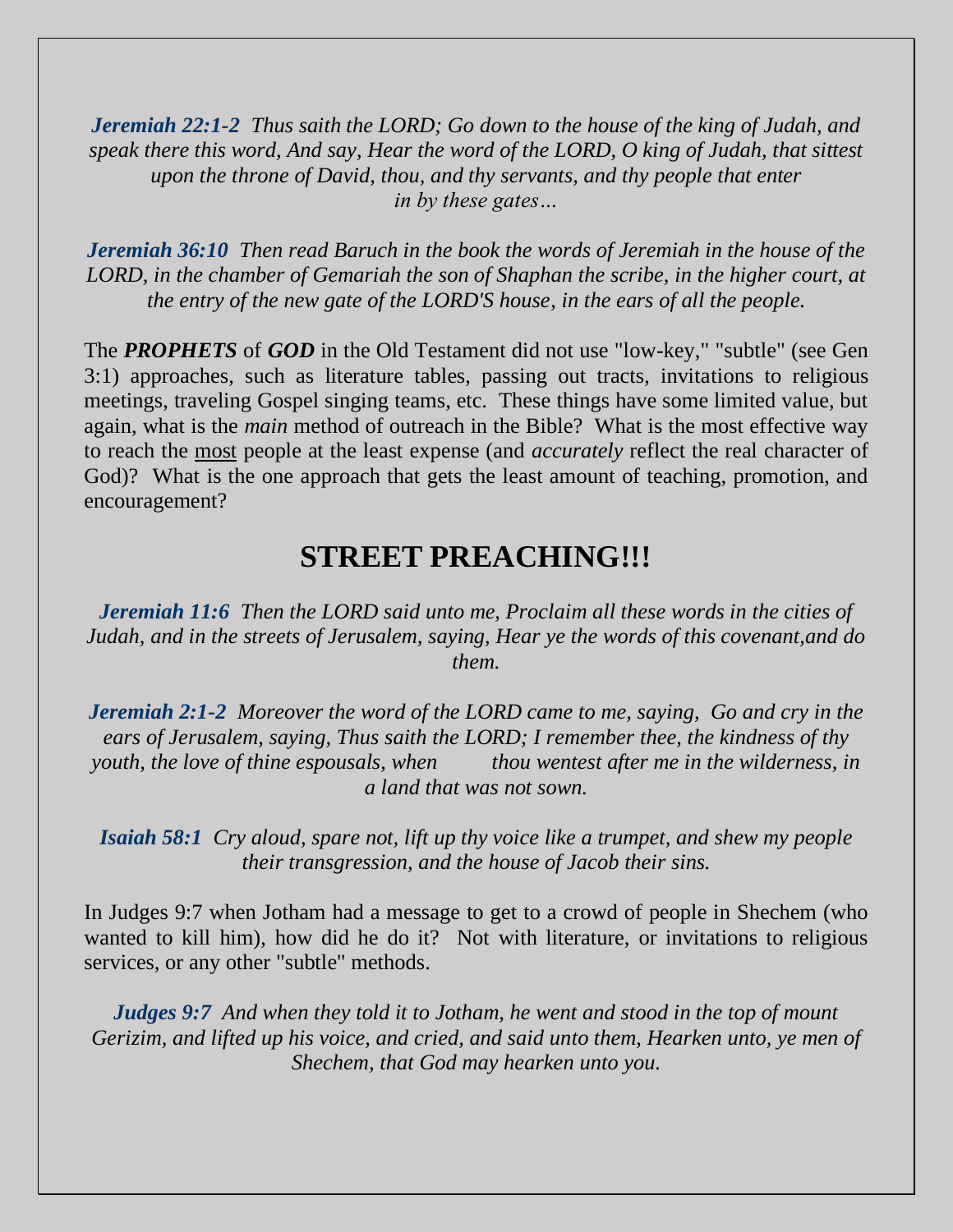Jotham found a safe place from which they could all hear him, and *LIFTED UP HIS VOICE.* Jotham was an open air preacher (ca. 1300 BC.).

The best example in the Old Testament of a foreign missionary is *JONAH*. God sent him to warn Nineveh. Did he rent a hall and invite people to come to a scheduled meeting, enticing them with "special music" and Gospel entertainment? No, Jonah was charged to preach to Nineveh (as we are to the world!), not only to those who would attend his meetings, but to the whole city. The Bible says Nineveh was "an exceeding great city of three days journey" (Jonah 3:3); i.e., it took 3 days just to walk around it. Diodorus confirms that Nineveh was 60 miles in circumference (Herodotus records that a day's journey was 20 miles). Jonah 3:4 says "Jonah began to enter into the city a day's journey, and he *CRIED*, and said, Yet forty days, and Nineveh shall be overthrown." Jonah went "a day's journey" into Nineveh, a city of 3 day's journey, and *CRIED!* He was *PREACHING* as he was walking, i.e., *OUTDOORS!* Jonah was a *STREET PREACHER*, walking the streets as he preached his message of judgment and truth.

Before moving to the New Testament perhaps it would be good to say that a lot of what you may have seen in your life passing for street or public preaching leaves a lot to be desired. This is lamentable, but in some ways understandable, and even has its excuse in brothers and even sisters who are at least trying. Much is needed in understanding this subject, and as such this paper will serve as a beginning.

#### **WHAT ABOUT THE NEW TESTAMENT?**

With the subject firmly established within the largely Hebrew mission in the Old Testament, and its mostly limited focus in the Middle East, we now turn our attention to the New Testament. Beginning with John and moving to our commission to the whole world: we are instructed in the N.T. to…

#### *Mark 16:15 And he said unto them, Go ye into all the world, and preach the gospel to every creature.*

Our job is to *PREACH THE GOSPEL TO EVERY CREATURE IN THE WORLD!* Simple logic will show the best way to accomplish this is to find where the most "creatures" are in one place at one time and proclaim the message loud enough for them all to hear.

*Col. 1:28 Whom we preach, warning every man, and teaching every man in all wisdom; that we may present every man perfect in Christ Jesus…*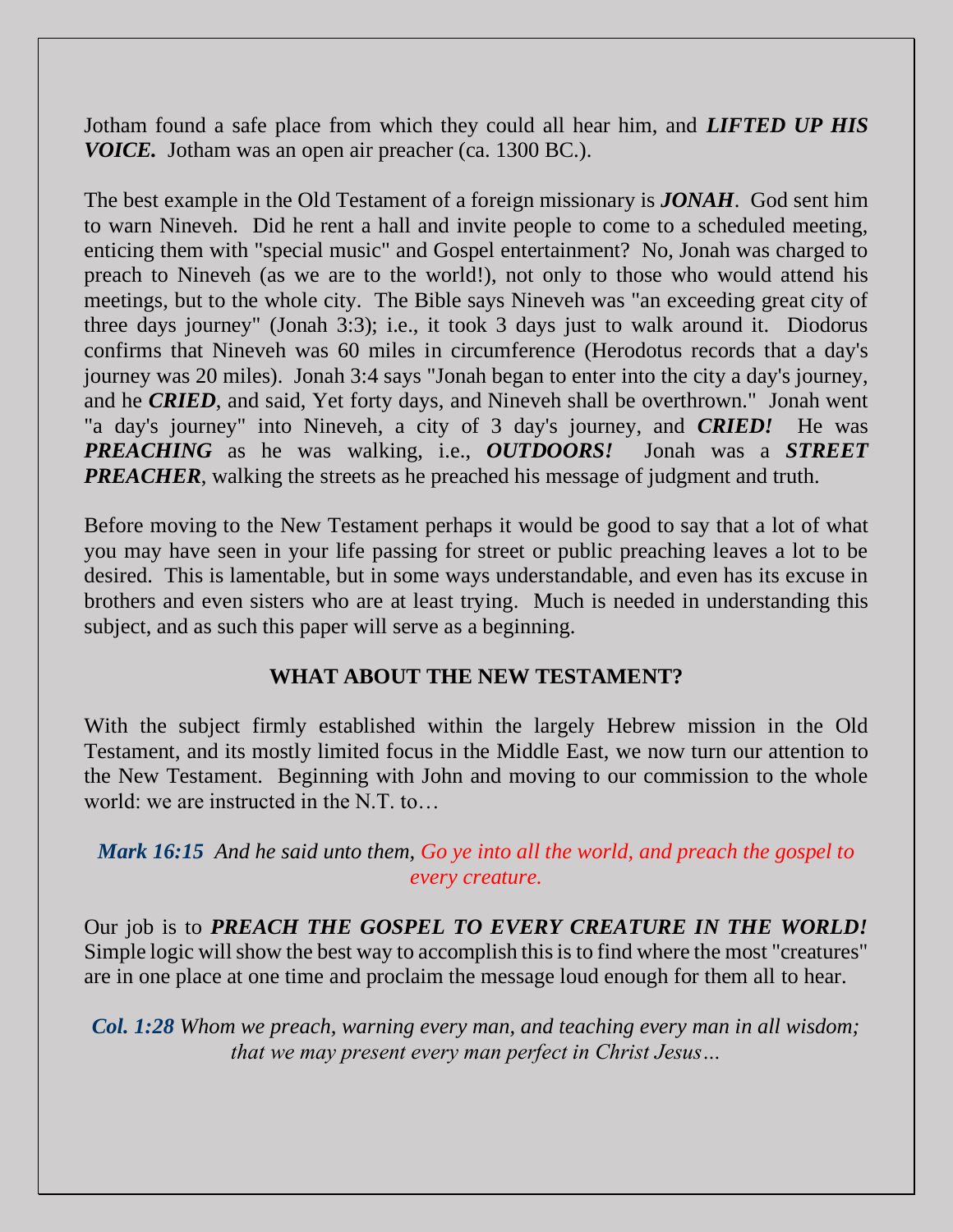The first preacher in the New Testament was John the Baptist. Once again, his preaching was lacking comfortable buildings, music, entertainment, etc.

#### John the Baptist was an *OPEN AIR PREACHER!!!*

#### *Matthew 3:1-2 In those days came John the Baptist preaching in the wilderness of Judaea, And saying, Repent ye: for the kingdom of heaven is at hand.*

Matthew says Jerusalem, and all Judea, and all the region round about Jordan came out to hear John preaching (Matthew 3:5-6). John was baptizing in the river Jordan. Jews who traveled back and forth to Galilee refused to take the direct rout through Samaria (John 4:9), but rather went to the Jordan River and followed it up to and from Galilee, so John picked out a place to preach repentance and baptize at a place of heavy traffic, with large crowds. There is not much "one-on-one witnessing" talked about in the Bible; the emphasis is on "Preaching To Crowds." We are not saying to stop witnessing one-on-one. We do it; we encourage it; there is plenty of training and promotion of witnessing, in churches, *BIBLE* colleges, seminaries, workshops, books in the Christian bookstores, and all put heavy emphasis on this approach. Again, our interest as we see *GOD's* interest is given to this *MAIN* method of outreach in the scriptures: open air preaching.

The personal witnessing experiences of *JESUS CHRIST* get a lot of attention, as well they should, but in the four Gospels, covering 2-3 years of *CHRIST's* ministry, we find three cases of personal witnessing: Nicodemus, the woman at the well, and Zaccheus. The Gospels spend much more time pointing out *CHRIST's* dealings with *"MULTITUDES:"* Matt 4:25; 5:1; 8:1, 18; 12:15; 13:2, 34; 14:14; 15:10, 30-35, 39; 17:14; 19:2l 21:8, 11.... Also notable is that Jesus' one-on-one situations usually came out of these "multitude" situations. JESUS was with a large crowd when He looked up and saw Zaccheus, and invited him to come down (Luke 19:1-5). And He was in Jerusalem, crowded with Jews from all over the world for the Passover, where He drove the moneychangers out of the temple and preached, "Make not my Father's house an house of merchandise," and after causing that little stir, Nicodemus came to Him by night (John 2:13-3:1). En route back to His home in Galilee after that incident He stopped and exposed the secret sins of the woman at the well (John 4).

Jesus' most famous sermons were delivered *OUTDOORS*. For example, the sermon *ON*  **THE MOUNT** (Matt 5, 6, 7). In Luke 6:17 he preached to a "great multitude" in "the plain" (outdoors). The "Olivet Discourse" (Matt 24) was delivered on the Mount of Olives (outdoors). In Matthew 13 His well known parables were preached to "great multitudes" by "the sea side" (outdoors). He sat in a boat and taught the multitude on the shore. The four Gospels are often described as John and the "three synoptic Gospels," meaning Matthew, Mark and Luke are similar to each other, yet not much information in John is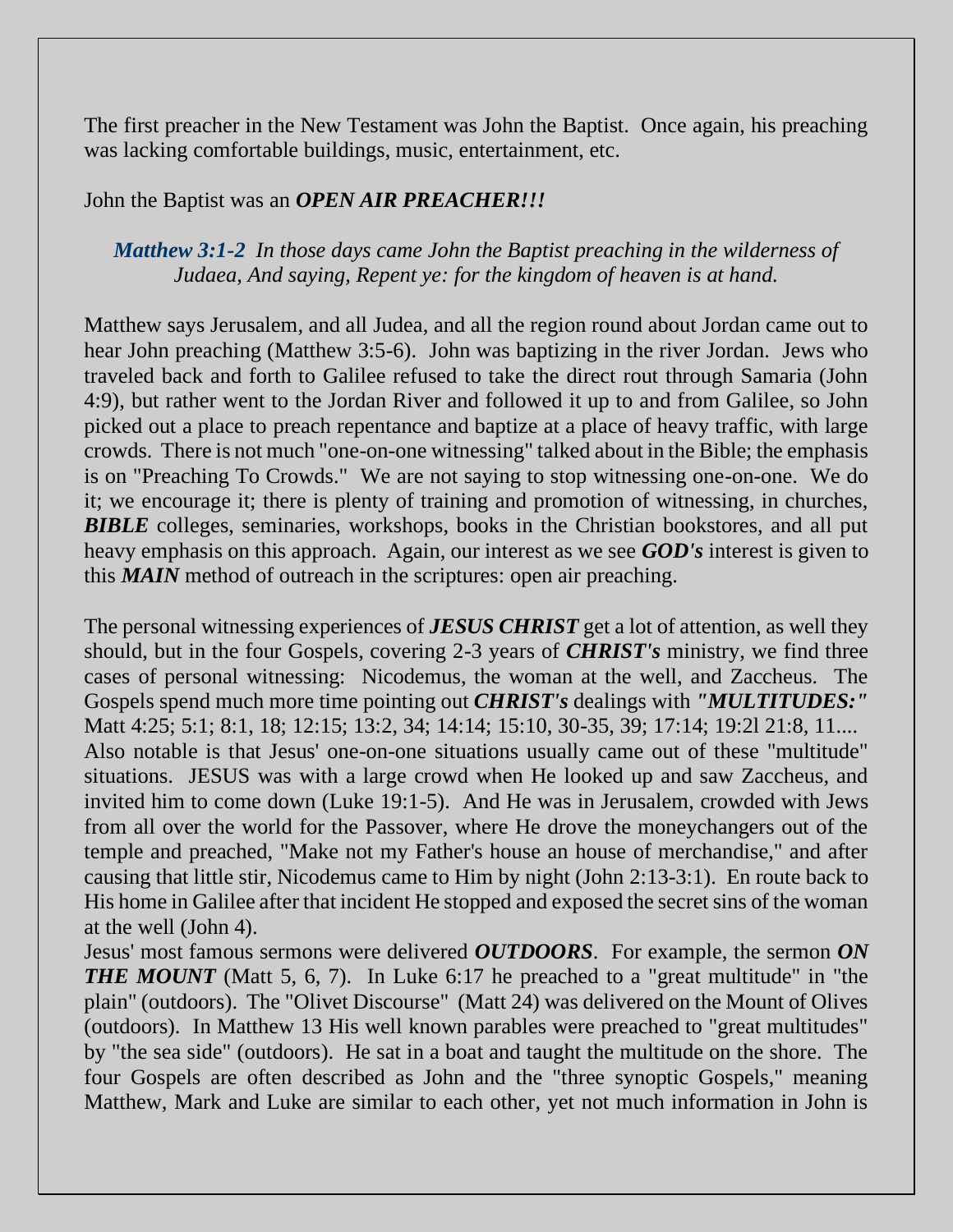found in the "synoptics." The reason is simple: Matthew, Mark and Luke devote most of their attention to Jesus' ministry in Galilee, where He lived most of the time. But several times a year, all the Jews in the world would go to Jerusalem for the feasts (see Exodus 23:14, 17). Christ would go to Jerusalem and *PREACH* to these large crowds gathered there. Everything in John is concerned with these trips of Jesus to Jerusalem during these feasts. The Passover is mentioned in John 2:13; 6:4; 12:1. The feast of Tabernacles is mentioned in John 7:2. Another feast is mentioned in John 5:1. Hanukkah is mentioned in John 10:22. Jesus Christ came to Jerusalem to cleanse the Temple (at least twice, John 2; + Matt 21, Mark 11, and Luke 19), and *PREACH TO THE MULTITUDES.*

*John 7:37 In the last day, that great day of the feast, Jesus stood and cried, saying, If any man thirst, let him come unto me, and drink.*

#### *Matthew 10:27 What I tell you in darkness, that speak ye in light: and what ye hear in the ear, that preach ye upon the housetops.*

His apostles carried this out in the book of Acts! On the day of Pentecost (Acts 2), we find one of the greatest examples of *STREET PREACHING* of all time. The charismatics read Acts 2, see tongues, and say: We need to speak in tongues like they did in Acts 2. Some fundamentalists read Acts 2 and see 3000 added to the church in one day, and they say: We need to have large church growth like they did in Acts 2. What is missing is the recognition of the delivery and method of *STREET PREACHING* found in Acts 2. Tongues drew a crowd, Peter preached *REPENTANCE* (Acts 2:38), and the church grew.

It is notable that preaching repentance involves the whole counsel of *GOD*. In addition to the Gospel, Christ preached "the Kingdom of God." This involves the whole of God's character and all instruction on all subjects found in scripture.

*Acts 17:16-17 Now while Paul waited for them at Athens, his spirit was stirred in him, when he saw the city wholly given to idolatry. Therefore disputed he in the synagogue*  with the Jews, and with the devout persons, and in the market daily with them that met *with him.*

Yes, the apostles' evangelism often involved *"DISPUTING"* and judgment, not just preaching God's love (see Acts 6:9; 9:22, 29; 11:2; 15:2, 7; 17:2; 18:19, 28; 19:8-9; 28:23; see Neh 13:11, 17, 25; Prov 28:4; Eph 5:11; 1 Thess 2:2; Jude 1:3, 9; see also examples in Matt 22; John 7, 8). Why the market? Crowds! The apostles wanted to get the Gospel to the most people at one time, so they went to the markets where crowds gathered, and disputed, preaching the kingdom and wisdom of God in the open air!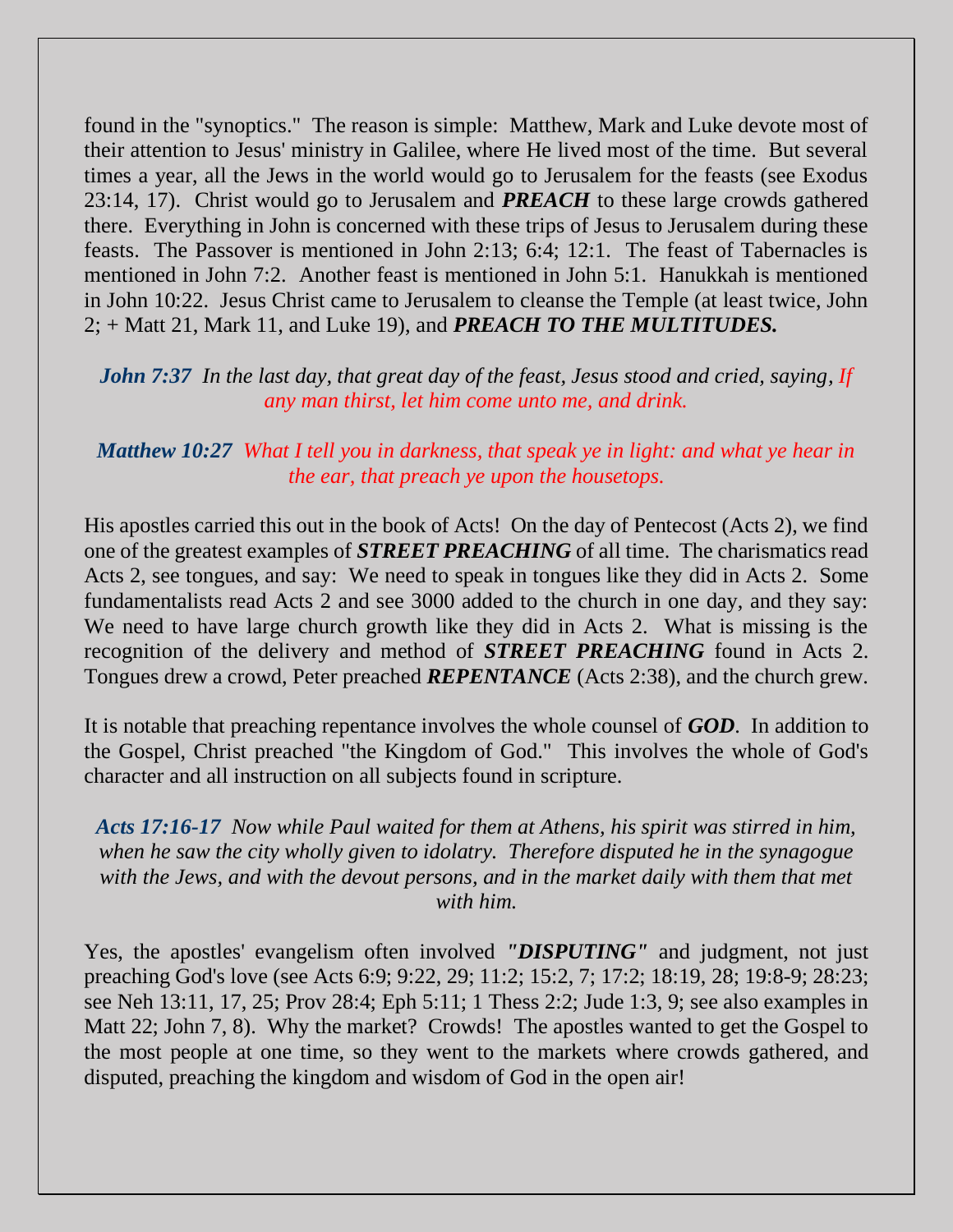In summation then, hopefully you have eyes to see the obvious:

1. Modern Methods are:

Expensive.

Limited to reaching a few of the many who we are commanded to reach. Inefficient.

Time and labor intensive.

Bureaucratic.

Deceiving, in that they have a great show of power, and when in fact they are weak.

#### 2. *BIBLICAL* Methods are:

Inexpensive. Unbureaucratic. Strong and in line with the power and content of the message (Heaven and Hell!). Able to provide place for the defense and explanation of all Biblical matters (see Paul at Mars' Hill Acts 17). Able to provide for rebuke, exhortation and warning to all people and situations as required, (Ezk 3:15-21..Watchman!). Time and labor efficient. Wise with the wisdom of God (1 Cor 1:21).

In conclusion, we can focus on how things could be. Public open air street preaching of the Gospel and the Kingdom of God is imperative for the fulfillment of the Great Commission. This is an attainable goal within each of your groups, fellowships, and churches. It is not unreasonable to think that of every 50 or so believers ONE could do this work. The help of God is available, and when you add them up a city of say the size of Los Angeles would net at least 500 to 600 men to shoulder the plow in this untouched field. The impact of such a group would be immediate and powerful: from the simple Gospel to the public rebuke of evil, God's mind and being would be shown to all.

There are many practical details to such an undertaking and ministry which, as has been stated, will follow in future articles. Sufficient to this initial paper is the firm establishment of this "lost doctrine" and, which has been shown, has its place in both truth and much need. Remember…*<sup>1</sup>*

*.*

<sup>&</sup>lt;sup>1</sup> Written by *Cornerstone Ministries*, Norwalk, CA All rights reserved ©